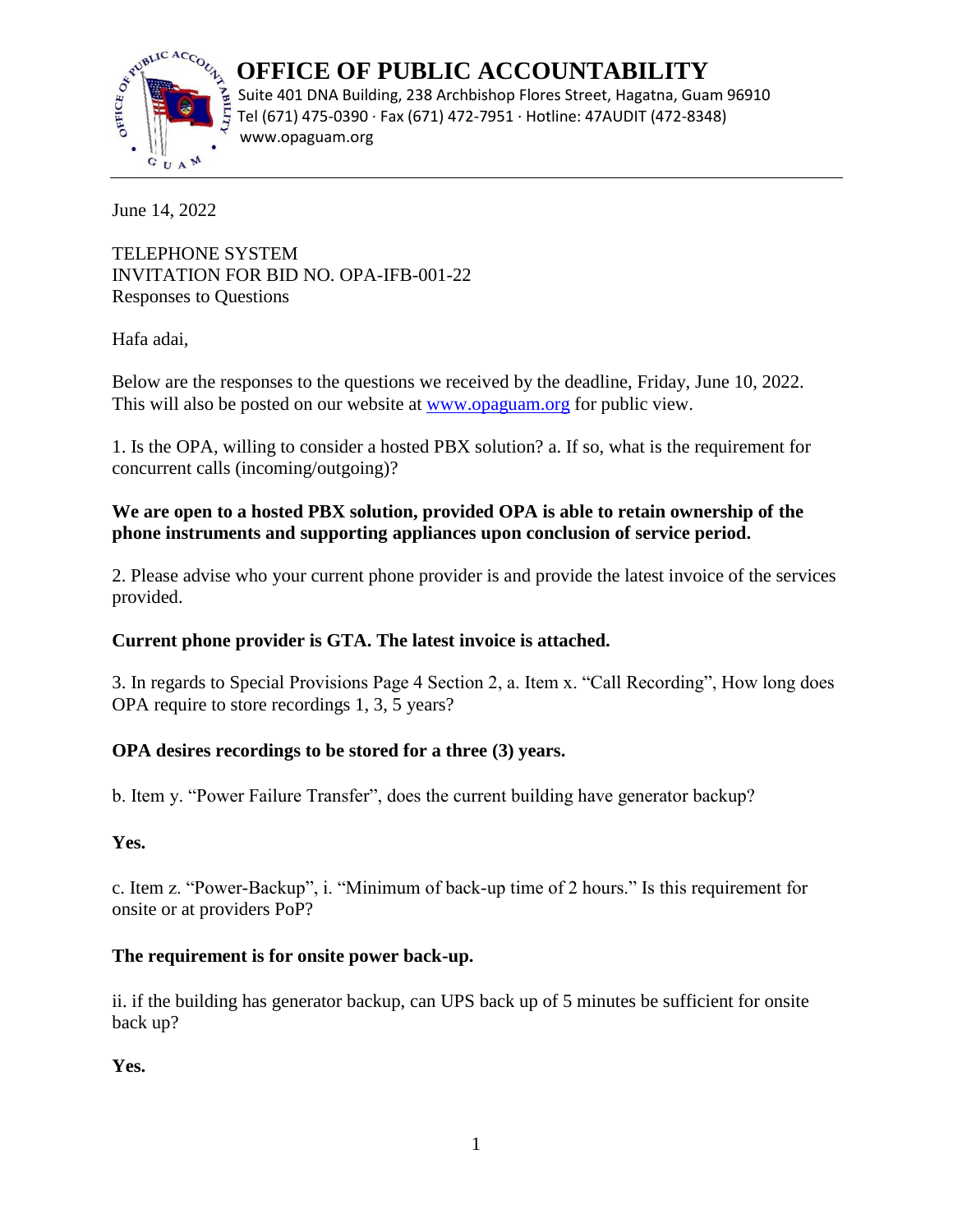4. In regards to Special Provisions Page 4 Section 3, a. If vendor's system is not compatible with existing phone instruments, will this disqualify the vendor?

## **No. Vendors have the option to provide separate quotations for compatible phone instruments.**

5. In regards to Special Provisions Page 6 Section 19 "Trunk Lines", a. Please confirm that 6 concurrent calls will be sufficient for 17 stations?

## **Yes, it will suffice.**

b. Please confirm how many simultaneous incoming calls are required for the hotline?

#### **One.**

6. Does OPA today, have a converged network or desire to have? (One Cat5/6 to desk supporting both phone and network) a. If OPA requires the voice and data network to be separated, please advise who will be responsible for inside wiring?

#### **Voice and data are currently on the same network.**

7. In the event Inside wiring is needed on the installation date or for future handsets, please advise who will be responsible for Inside wiring?

#### **The vendor would handle inside wiring.**

8. We noticed that the existing network cables are being used for voice and data. Will this set up still be ideal meaning we can use the existing cables or would you prefer a separate connection for voice meaning we will be running new cables for each IP Phone?

## **Yes. We'd prefer to use the existing cables of the network for voice and data combined.**

9. Will we have access to the existing network information (VLANS, IP addresses/subnets…etc) in the event that we will be using the existing cables for voice and data? Who would be the POC for such information?

#### **Yes. The POC will be our IT consultant, James Pasion.**

10. There is a mention of a hotline, Can we know how the hotline is set up (configuration, number it always dials...etc)? We would need to match the configuration to the system that we will be proposing

**The hotline is an analog line that is accessible via (671) 47AUDIT or (671) 472-8348. It is configured to be answered by an Auto Attendant appliance which then forwards callers to a voicemail system powered by ShoreTel.**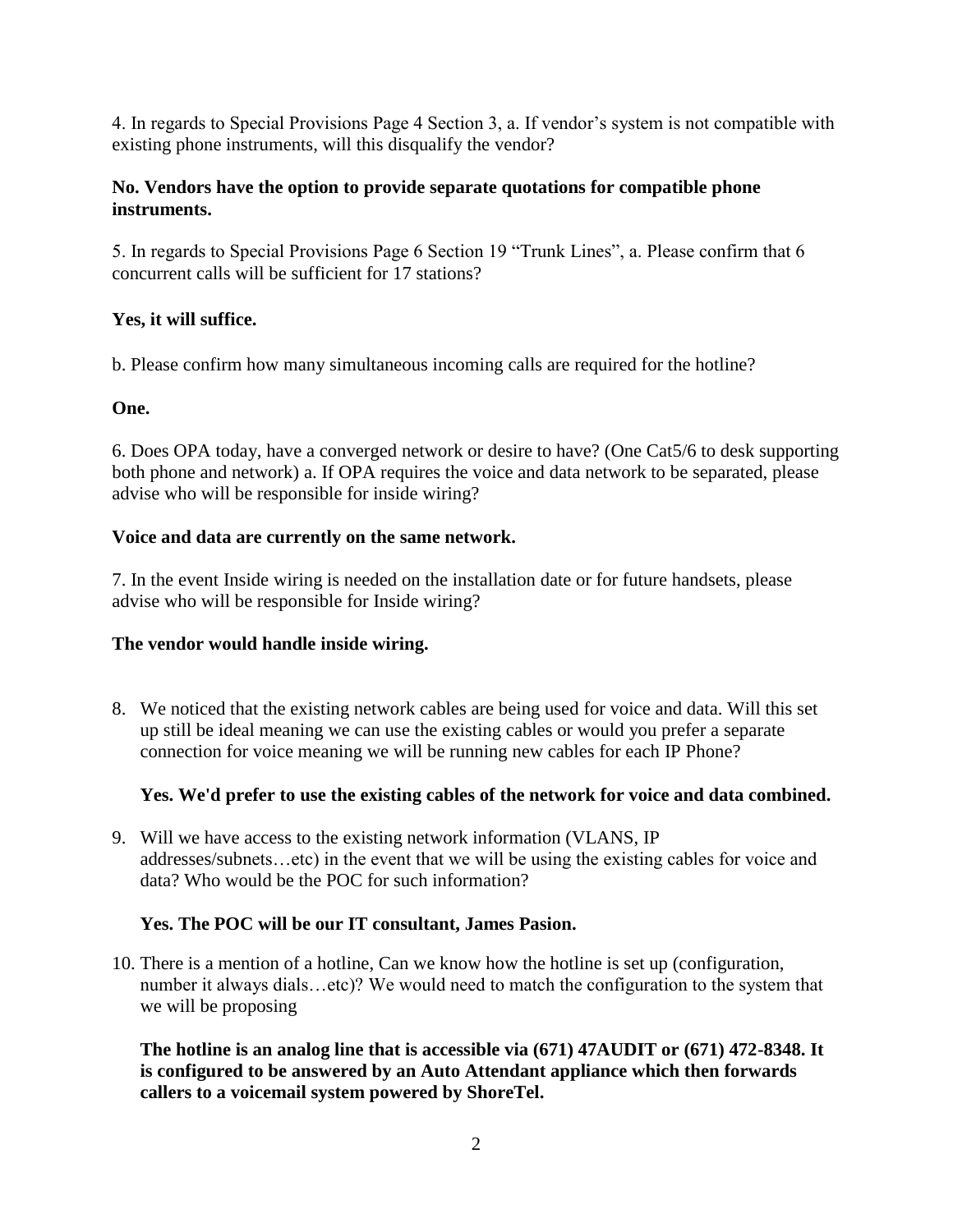11. Since there are 6 trunk lines on the current phone system, does this mean that you only have 6 simultaneous calls (incoming and outgoing external calls) at any one point in time?

**Yes.**

12. The bid shows that there is a request for DID numbers for each extension. How many simultaneous calls would you want to have in this proposal?

**Six.**

--END--